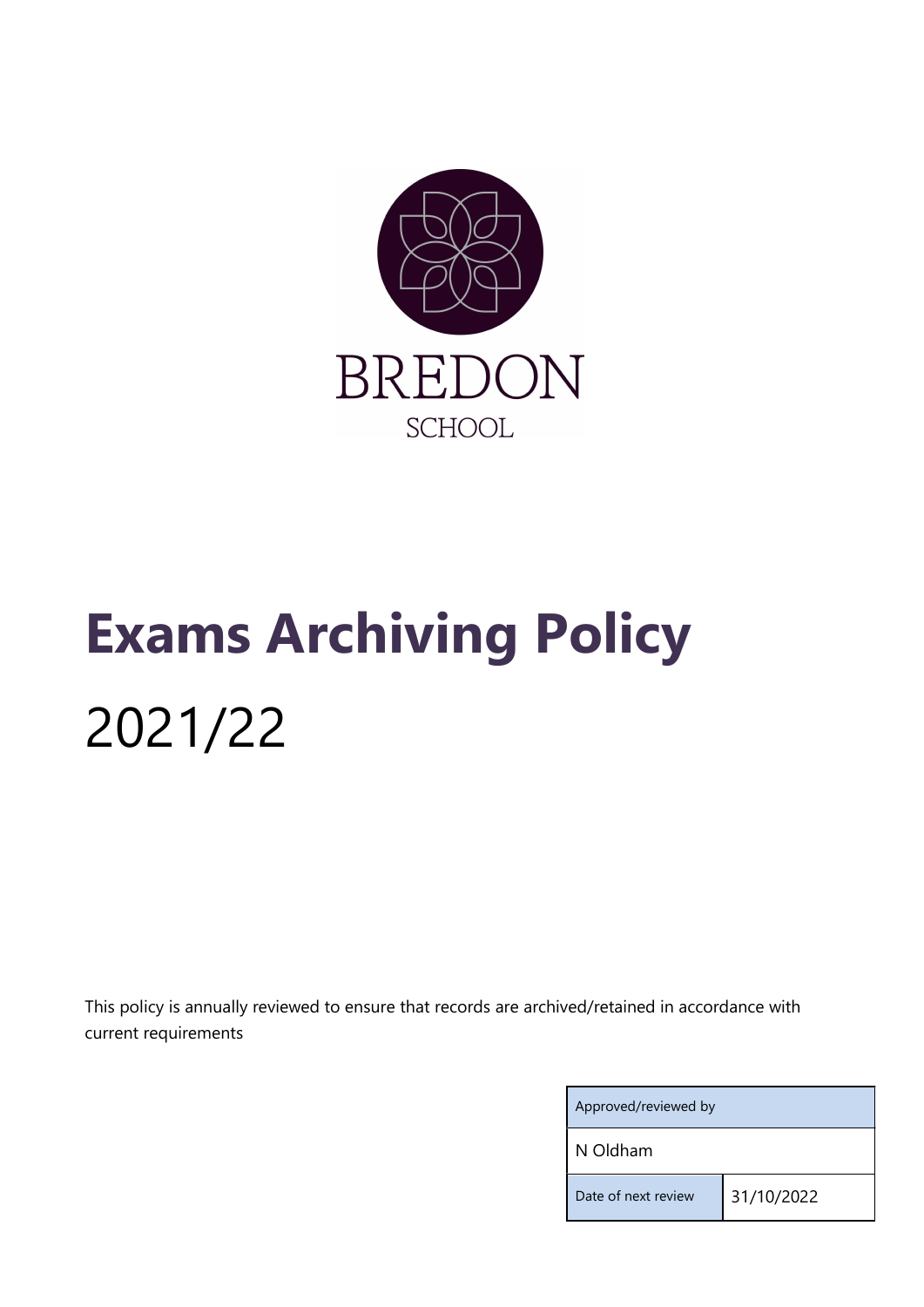## Key staff involved in the exams archiving process

| <b>Role</b>                                   | Name(s)                      |
|-----------------------------------------------|------------------------------|
| Exams officer                                 | <b>C. Cambridge-Harrison</b> |
| Exams officer line manager<br>(Senior leader) | N. Monk                      |
| Head of centre                                | N. Oldham                    |
| IT manager                                    | J. Clark                     |
| ALS lead/SENCo                                | K. Weston                    |
| <b>Bursar</b>                                 | S. Giles                     |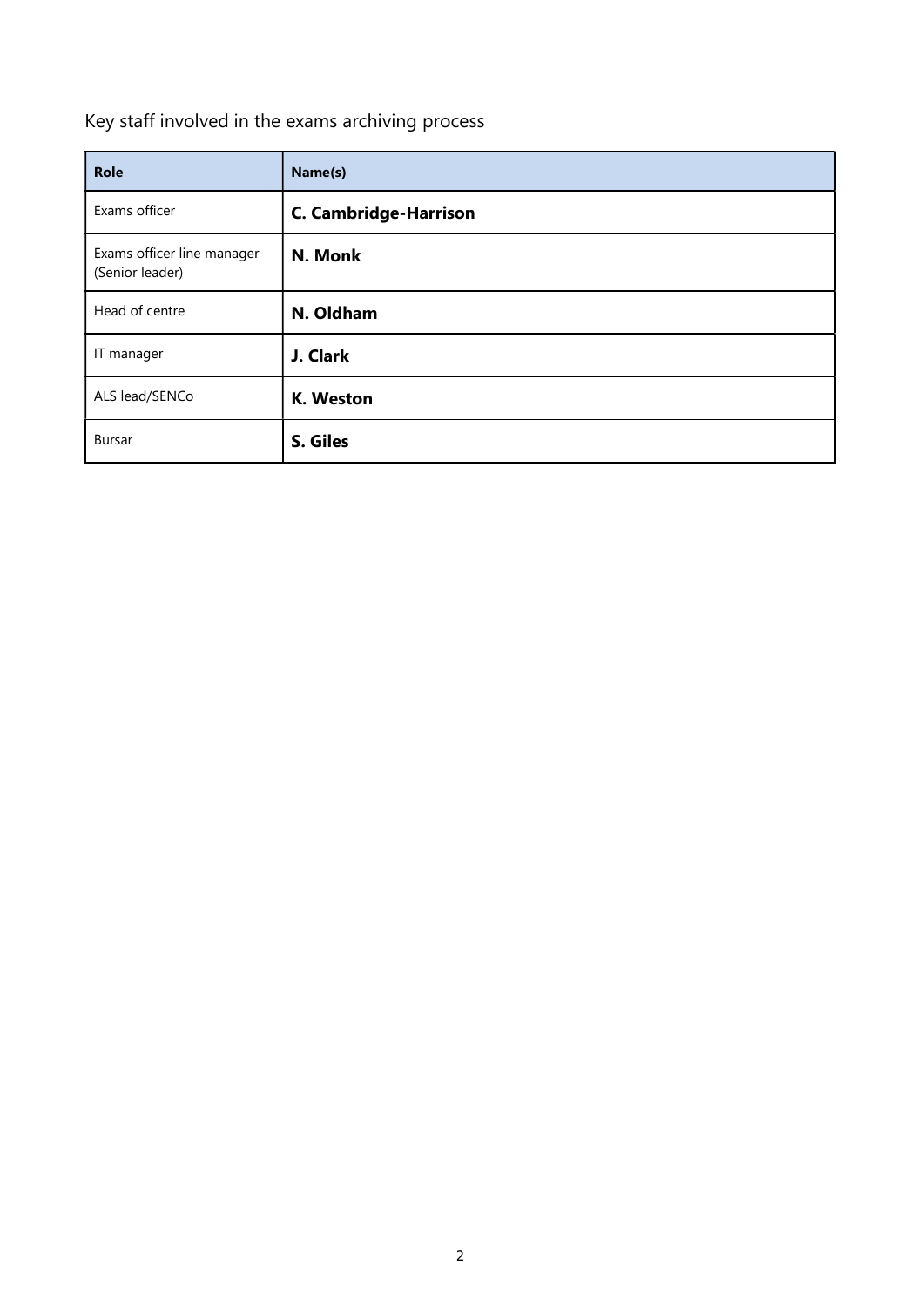## Purpose of the policy

The purpose of this policy is to:

- identify exams-related information/records held by the exams office
- identify the retention period
- determine the action required at the end of the retention period and the method of disposal
- inform or supplement the centre-wide records management policy/data retention policy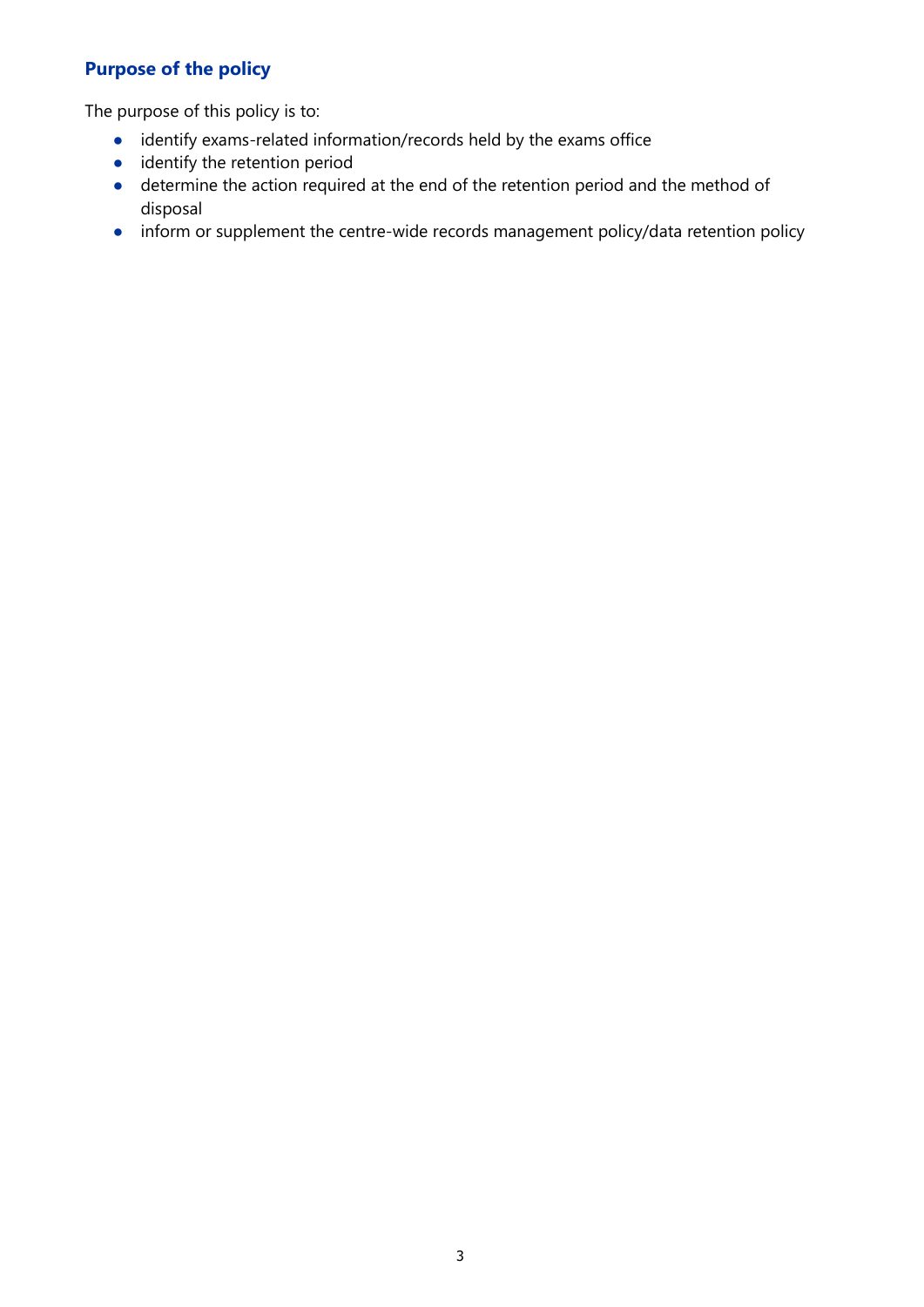| Record type                                    | Record(s) description (where required)                                                                                 | Retention information/period                                                                                                                                                                                                                                                                                                                                                                                                      | Action at end of retention period<br>(method of disposal) |
|------------------------------------------------|------------------------------------------------------------------------------------------------------------------------|-----------------------------------------------------------------------------------------------------------------------------------------------------------------------------------------------------------------------------------------------------------------------------------------------------------------------------------------------------------------------------------------------------------------------------------|-----------------------------------------------------------|
| Access arrangements<br>information             | Any hard copy information kept by the EO<br>relating to an access arrangement candidate.                               | To be returned to ALS lead/SENCo as records owner<br>at end of the candidate's final exam series.                                                                                                                                                                                                                                                                                                                                 | Confidential disposal after student<br>reaches 25         |
| Alternative site<br>arrangements               | Any hard copy information generated on an<br>alternative site arrangement. Notifications<br>submitted online via CAP.  |                                                                                                                                                                                                                                                                                                                                                                                                                                   | Confidential disposal                                     |
| Attendance register<br>copies                  |                                                                                                                        | keep signed records of the seating plan, the invigilation<br>arrangements and the centre's copies of the attendance registers<br>for each examination. The awarding bodies may need to refer to<br>these records. The centre must keep them until the deadline for<br>reviews of marking has passed or until any appeal, malpractice or<br>other results enquiry has been completed, whichever is later<br>(Reference ICE 12, 22) | Confidential disposal                                     |
| Awarding body<br>administrative<br>information | Any hard copy publications provided by<br>awarding bodies.                                                             | To be retained until the current academic year<br>update is provided.                                                                                                                                                                                                                                                                                                                                                             | Confidential disposal                                     |
| Candidates' scripts                            | Any unwanted copies of scripts returned to the<br>centre through the Access to Scripts (ATS)<br>service.               | To be retained securely until the awarding body's<br>earliest date for confidential disposal of unwanted<br>scripts.<br>(Reference GR 3.15)                                                                                                                                                                                                                                                                                       | Confidential disposal                                     |
| Candidates' work                               | Non-examination assessment work returned to<br>the centre by the awarding body at the end of<br>the moderation period. | To be logged on return to the centre and<br>immediately returned to subject staff as records<br>owner.                                                                                                                                                                                                                                                                                                                            | Returned to candidates or safe<br>disposal                |
|                                                |                                                                                                                        | To be stored safely and securely along with work<br>that did not form part of the moderation sample<br>(including materials stored electronically) until the<br>deadline for a review of moderation has passed or<br>until a review of moderation, an appeal or a<br>malpractice investigation has been completed,<br>whichever is later. https://www.jcq.org.uk/exams-<br>office/non-examination-assessments (Reference GR 3.15) |                                                           |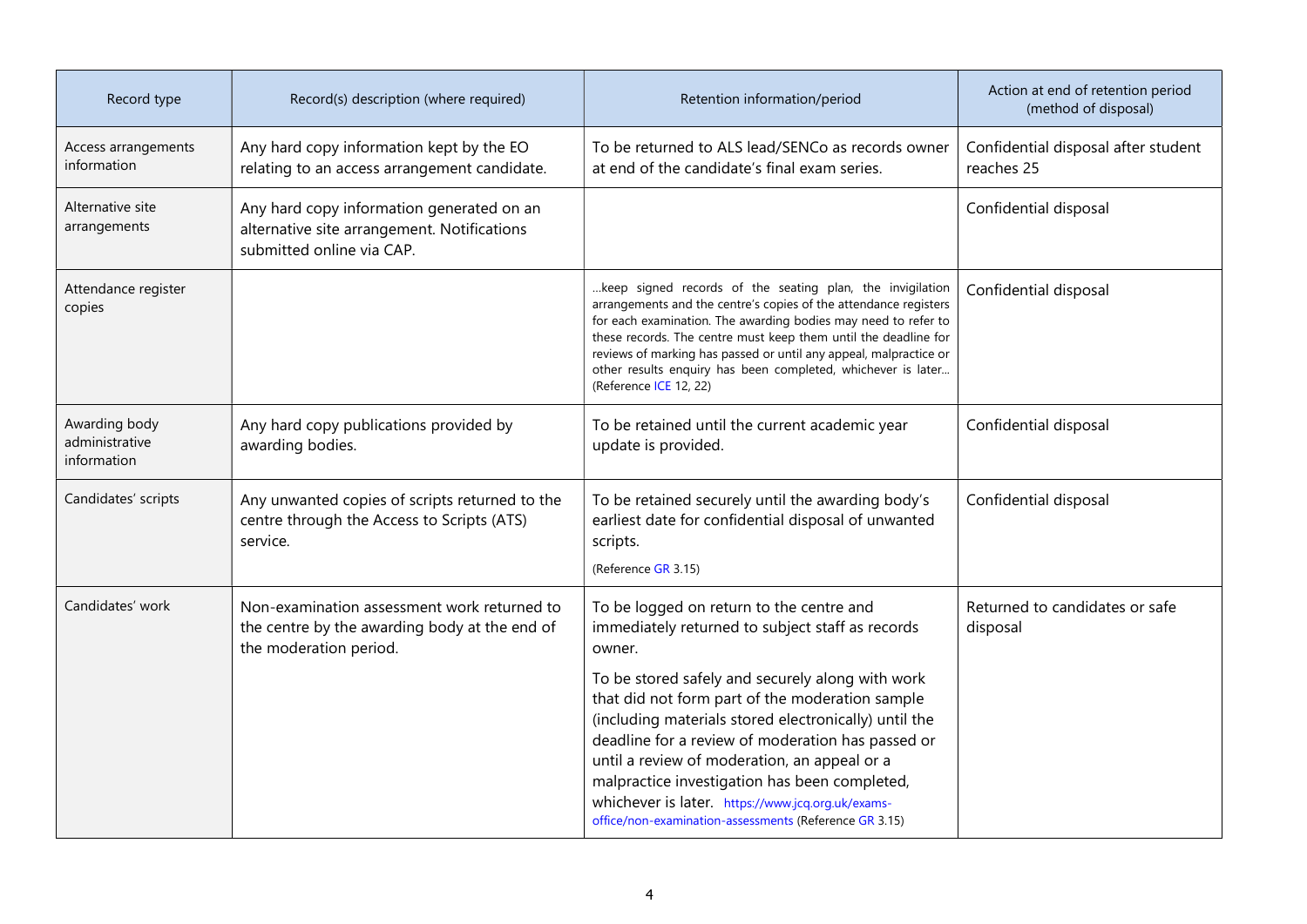| Certificates                                                                      | Candidate certificates issued by awarding<br>bodies.                                                                                                                                                                                                                                                                                                             | All unclaimed certificates kept under secure<br>conditions for a minimum of 12 months from the<br>date of issue (Reference GR 5.14)                                                      | Confidential destruction/return to<br>exam board |
|-----------------------------------------------------------------------------------|------------------------------------------------------------------------------------------------------------------------------------------------------------------------------------------------------------------------------------------------------------------------------------------------------------------------------------------------------------------|------------------------------------------------------------------------------------------------------------------------------------------------------------------------------------------|--------------------------------------------------|
| Certificate destruction<br>information                                            | A record of unclaimed certificates that have<br>been destroyed.                                                                                                                                                                                                                                                                                                  | A record of certificates that have been destroyed<br>should be retained for four years from their date of<br>destruction.                                                                | Confidential destruction                         |
| Certificate issue<br>information                                                  | A record of certificates that have been issued.                                                                                                                                                                                                                                                                                                                  | Certificates are issued once all received and sent via<br>recorded delivery or signed for if collected by<br>student. Record of certificates sent kept in Exams<br>Office.               | Confidential disposal                            |
| Confidential materials:<br>initial point of delivery<br>logs                      | Logs recording awarding body confidential exam<br>materials received by an authorised member of<br>staff at the initial point of delivery and the<br>secure movement of packages by an authorised<br>member of staff to the secure room for<br>transferal to the centre's secure storage facility.                                                               | Log kept in Bursary office to be signed upon<br>receipt. Logs kept till exam season finished and<br>retention period for Appeals has passed                                              | Confidential disposal                            |
| Confidential materials:<br>receipt, secure<br>movement and secure<br>storage logs | Logs recording confidential exam materials<br>received (including encrypted materials received<br>via email or downloaded from an awarding<br>body's secure extranet site), checked and placed<br>in the secure storage facility by the exams officer<br>(or other authorised member of centre staff)<br>throughout the period the materials are<br>confidential | Log kept in Exam Secure Store until retention<br>period for Appeals has passed                                                                                                           | Confidential disposal                            |
| Conflicts of interest<br>records                                                  | Records demonstrating the management of<br>conflicts of interest                                                                                                                                                                                                                                                                                                 | The records are retained until the deadline for<br>reviews of marking has passed or until any appeal,<br>malpractice or other results enquiry has been<br>completed, whichever is later. | Confidential disposal                            |
| Dispatch logs                                                                     | Proof of dispatch of exam script packages to<br>awarding body examiners covered by the DfE<br>(Standards & Testing Agency) yellow label service                                                                                                                                                                                                                  | Log kept in Bursary Office to be signed upon<br>collection and kept for 12 months.                                                                                                       | Confidential disposal                            |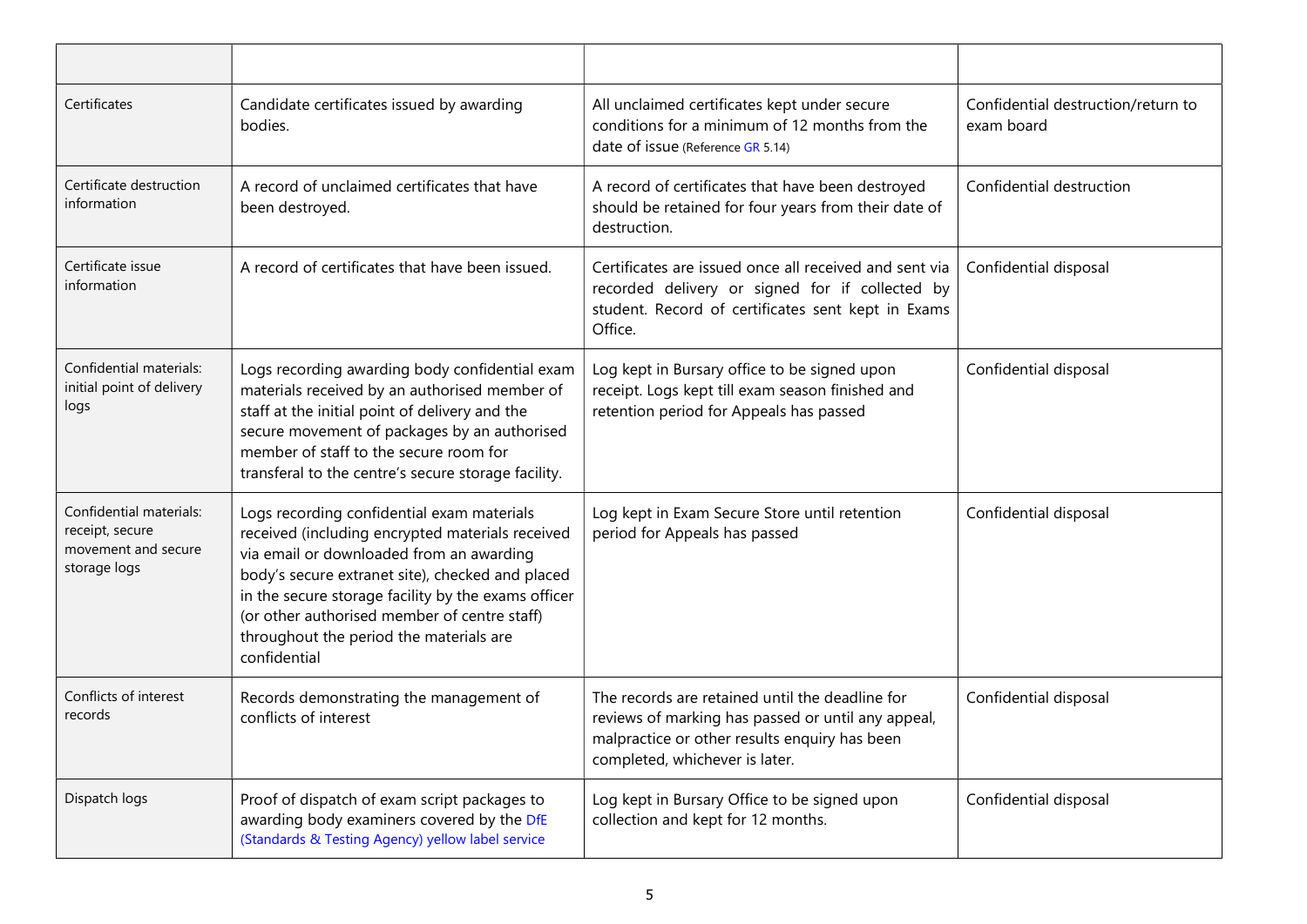|                                                 |                                                                                        | Reciepts/confirmation of alternative dispatch to be<br>kept on record.                                                                                                                                                                                                                                                                                                                    |                          |
|-------------------------------------------------|----------------------------------------------------------------------------------------|-------------------------------------------------------------------------------------------------------------------------------------------------------------------------------------------------------------------------------------------------------------------------------------------------------------------------------------------------------------------------------------------|--------------------------|
| Entry information                               | Any hard copy information relating to<br>candidates' entries.                          | Information regarding entries kept until completion<br>of qualification                                                                                                                                                                                                                                                                                                                   | Confidential disposal    |
| Exam question papers                            | Question papers for timetabled written exams.                                          | Issued to teachers 24 hours after exam concluded or<br>in line with Exam Board timings if otherwise.                                                                                                                                                                                                                                                                                      | Issued to subject staff  |
|                                                 |                                                                                        |                                                                                                                                                                                                                                                                                                                                                                                           |                          |
| Exam room incident logs                         | Logs recording any incidents or irregularities in<br>exam rooms for each exam session. | Kept until retention date for Appeals has passed                                                                                                                                                                                                                                                                                                                                          | Confidential disposal    |
| Exam stationery                                 | Awarding body exam stationery provided solely<br>for the purpose of external exams.    | unused stationery is returned to the secure storage<br>facility or secure room until needed for a future<br>examination. Surplus stationery must not be used<br>for internal school tests, mock examinations and<br>non-examination assessments. Any out of date<br>stationary will be destroyed confidentially.                                                                          | Confidential destruction |
| Examiner reports                                |                                                                                        | To be immediately provided to head of department<br>as records owner.                                                                                                                                                                                                                                                                                                                     | Confidential disposal    |
| Finance information                             | Copy invoices for exams-related fees.                                                  | To be returned to Finance department as records<br>owner at the end of the academic year.                                                                                                                                                                                                                                                                                                 |                          |
|                                                 |                                                                                        |                                                                                                                                                                                                                                                                                                                                                                                           |                          |
| Invigilator and facilitator<br>training records |                                                                                        | A record of the content of the training given to<br>invigilators and those facilitating an access<br>arrangement for a candidate under examination<br>conditions must be available for inspection and<br>retained on file until the deadline for reviews of<br>marking has passed or until any appeal, malpractice<br>or other results enquiry has been completed,<br>whichever is later. | Confidential disposal    |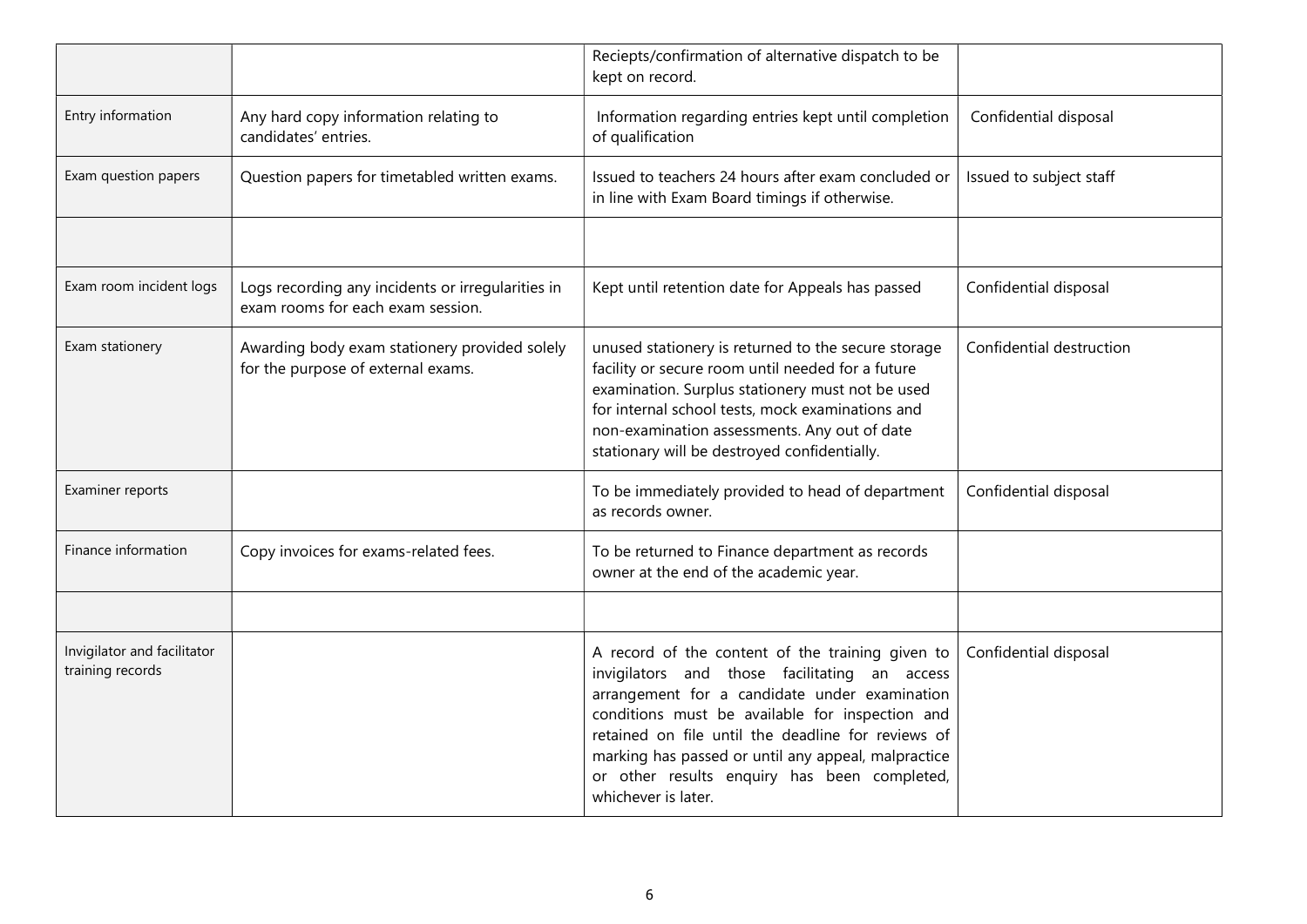| Moderator reports                                                             |                                                                                                                                                                                                                                                                                                                                               | To be immediately provided to head of department<br>as records owner.                                                                                                               | Confidential disposal |
|-------------------------------------------------------------------------------|-----------------------------------------------------------------------------------------------------------------------------------------------------------------------------------------------------------------------------------------------------------------------------------------------------------------------------------------------|-------------------------------------------------------------------------------------------------------------------------------------------------------------------------------------|-----------------------|
|                                                                               |                                                                                                                                                                                                                                                                                                                                               |                                                                                                                                                                                     |                       |
| Overnight supervision<br>information                                          | The JCQ Overnight Supervision form is<br>completed online using CAP. The JCQ Overnight<br>Supervision Declaration form is downloaded<br>from CAP) for signing by the candidate, the<br>supervisor and the head of centre<br>Any hard copy information relating to overnight<br>supervision arrangements. Reports submitted<br>online via CAP. | Kept for inspection until the deadline for reviews of<br>marking has passed or until any appeal, malpractice<br>or other results enquiry has been completed,<br>whichever is later. | Confidential disposal |
| Post-results services:<br>confirmation of<br>candidate consent<br>information | Hard copy or email record of required candidate<br>consent                                                                                                                                                                                                                                                                                    | Consent forms or e-mails from candidates retained<br>for at least six months following the outcome of the<br>clerical re-check or review of marking or any<br>subsequent appeal.    | Confidential disposal |
| Post-results services:<br>requests/outcome<br>information                     | Any hard copy information relating to a post-<br>results service request (RoRs, appeals, ATS)<br>submitted to an awarding body for a candidate<br>and outcome information from the awarding<br>body.                                                                                                                                          | Kept with results and filed for minimum of 6 years                                                                                                                                  | Confidential disposal |
|                                                                               |                                                                                                                                                                                                                                                                                                                                               |                                                                                                                                                                                     |                       |
|                                                                               |                                                                                                                                                                                                                                                                                                                                               |                                                                                                                                                                                     |                       |
| Proof of postage -<br>candidates' work                                        | Proof of postage of sample of candidates' work<br>submitted to awarding body moderators.<br>(Proof of postage of candidates' scripts to<br>awarding body examiners/markers)                                                                                                                                                                   | proof of postage/despatch for each packet of scripts,<br>which must be retained on the centre's files until the<br>results are published, in case of loss or damage.                | Confidential disposal |
| Resolving timetable<br>clashes information                                    | Any hard copy information relating to the<br>resolution of a candidate's clash of timetabled<br>exam papers                                                                                                                                                                                                                                   | Retained until deadline for appeals has passed                                                                                                                                      | Confidential disposal |